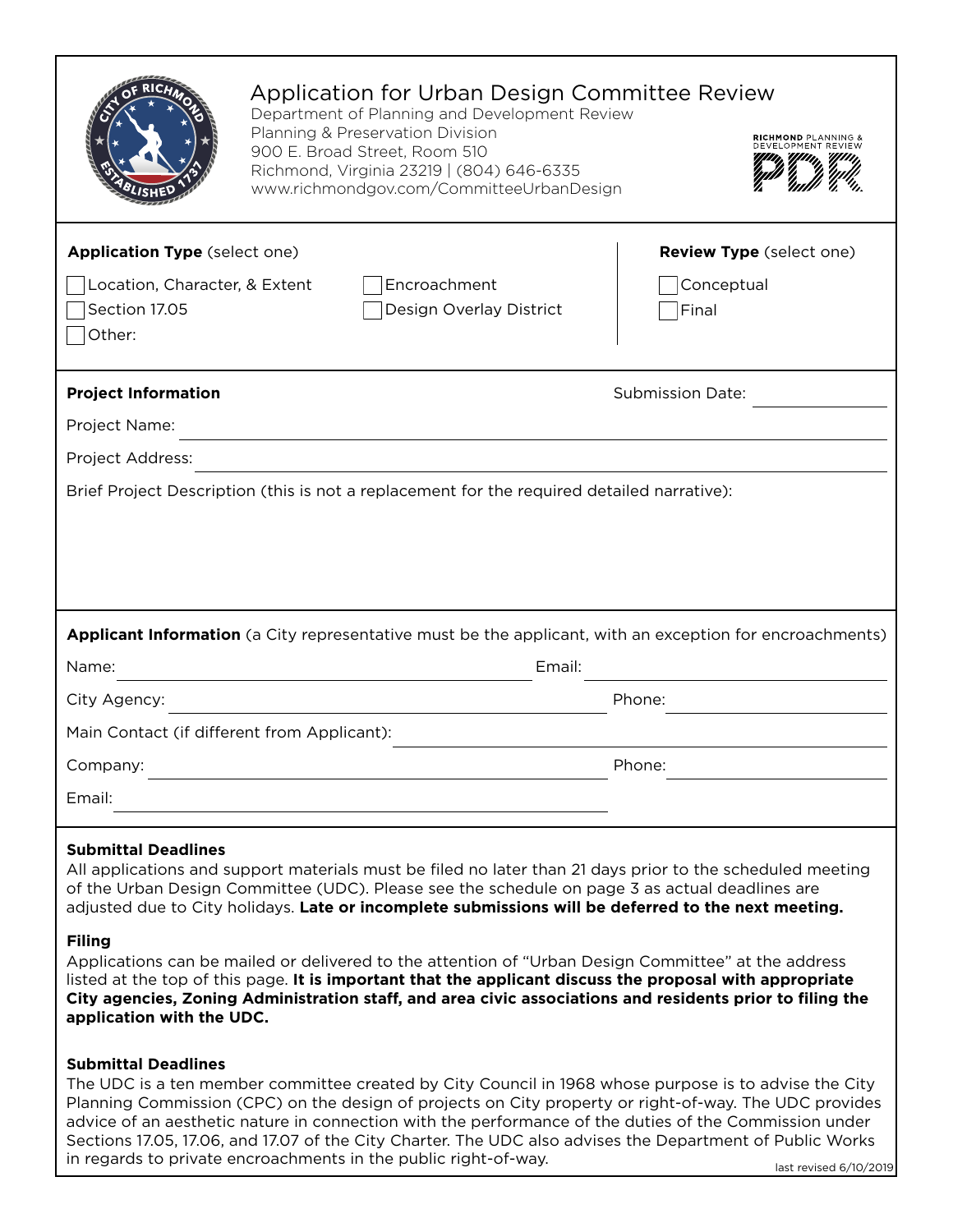

# Application for Urban Design Committee Review

Department of Planning and Development Review Planning & Preservation Division 900 E. Broad Street, Room 510 Richmond, Virginia 23219 | (804) 646-6335 www.richmondgov.com/CommitteeUrbanDesign



### **Submssion Requirements**

•An electronic copy (PDF preferred) of all application materials, which can be emailed, or delivered by FTP or USB. •Three (3) copies of the application cover sheet and all support materials (see below).

•Plan sheets should be 11" x 17", folded to 8 1/2" x 11". If it is not possible to scale plans to these dimensions, please provide one set of larger, scaled plans.

•All applications must include the attached cover sheet and the following support materials, as applicable to the project, based on Review Type:

### *Conceptual Review*:

•A detailed project narrative which includes the following: purpose of the project, project background, project budget and funding sources, description of construction program and estimated construction start date (description should also provide information on the surrounding area to provide context).

•A site plan for the project indicating site characteristics which include: building footprints, parking areas, pedestrian routes, recreation areas, open areas, and areas of future expansion.

•A set of floor plans and elevations, as detailed as possible.

•A landscaping plan which shows the general location and character of plant materials and notes any existing tree to be removed.

#### *Final Review*:

•A detailed project narrative which includes the following: purpose of the project, project background, project budget and funding sources, description of construction program, and estimated construction start date (description should also provide information on the surrounding area to provide context).

•A site plan for the project indicating site characteristics which include: building footprints, parking areas, pedestrian routes, recreation areas, open areas, and areas of future expansion.

•A set of floor plans and elevations, as detailed as possible.

•A landscaping plan that includes a complete plant schedule, the precise location of all plant materials, and a landscape maintenance analysis. The plant schedule must show number, size and type of each planting proposed. If existing trees are to be removed, their size, type, and location must be noted on the landscape plan.

•The location of all lighting units should be noted on a site plan, including wall-mounted, site, and parking lot lighting. Other site details such as benches, trash containers, and special paving materials should also be located. Include specification sheets for each item.

•Samples of all proposed exterior building materials, including but not limited to brick, mortar, shingles, siding, glass, paint, and stain colors. When an actual sample cannot be provided, a product information sheet that shows the item or a photo of an existing item may be substituted.

### **Review and Processing**

•Once an application is received, it is reviewed by Staff, who compiles a report that is sent to the UDC.

•A copy of the report and the meeting agenda will be sent to the applicant prior to the meeting.

•At the UDC meeting, the applicant or a representative should be present or the application may be deferred to the next regularly scheduled meeting. It is also strongly suggested that a representative of the City Agency which will have final responsibility for the item be present at the meeting (if the applicant and the representative are not the same).

•Once the UDC recommends action on the application, it is automatically placed on the agenda for the next City Planning Commission (CPC) meeting. Exceptions to this are encroachment applications, recommendations for which are forwarded to the Department of Public Works.

•At the CPC meeting, the applicant or a representative should be present, or the application may be deferred to the next regularly scheduled meeting.